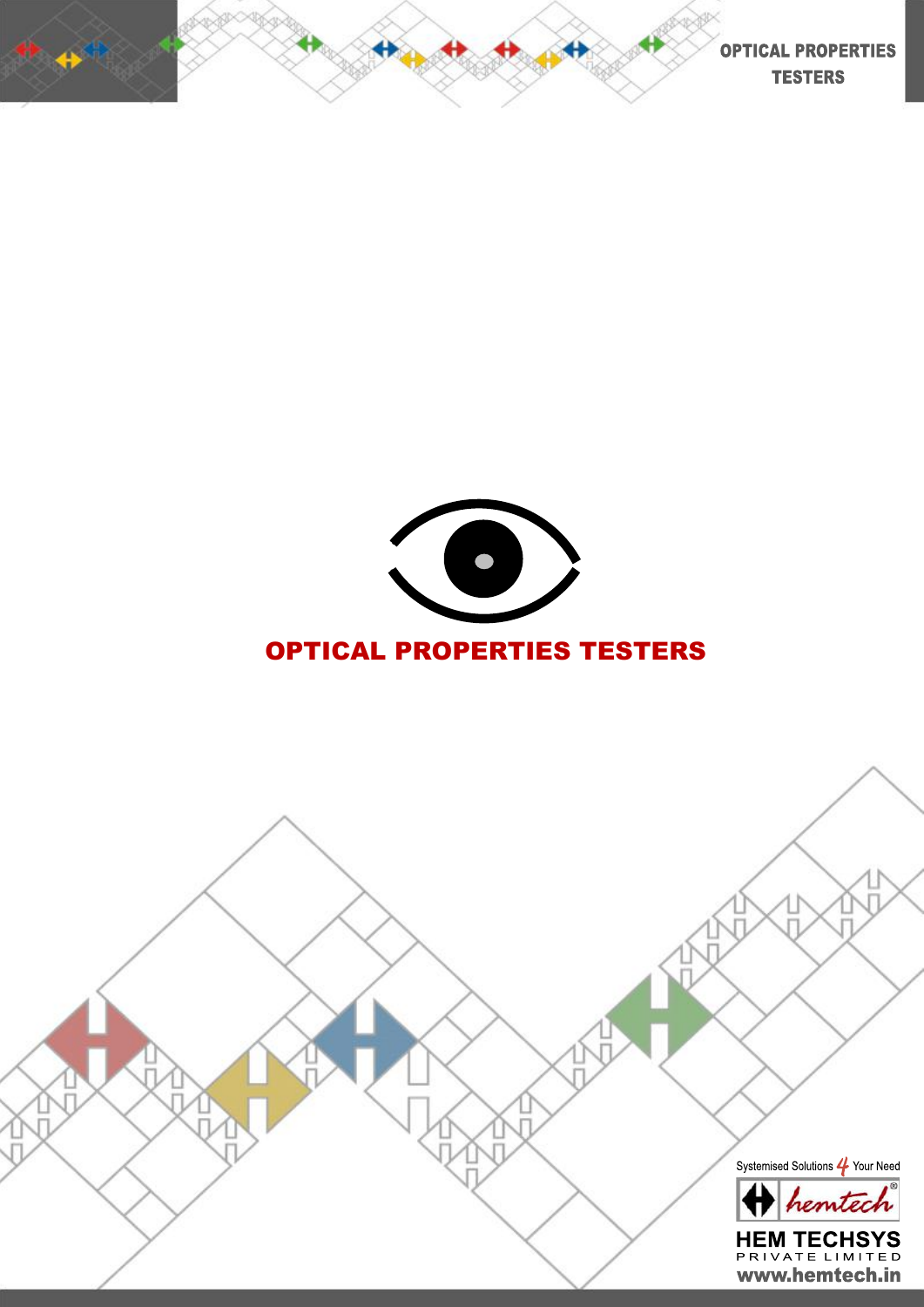Systemised Solutions 4 Your Need



## **Colorimeters**

**HT – WR & WF Series Portable Colorimeters** are balance of god quality and reasonable price. They are very handy and series of different models for various requirement.



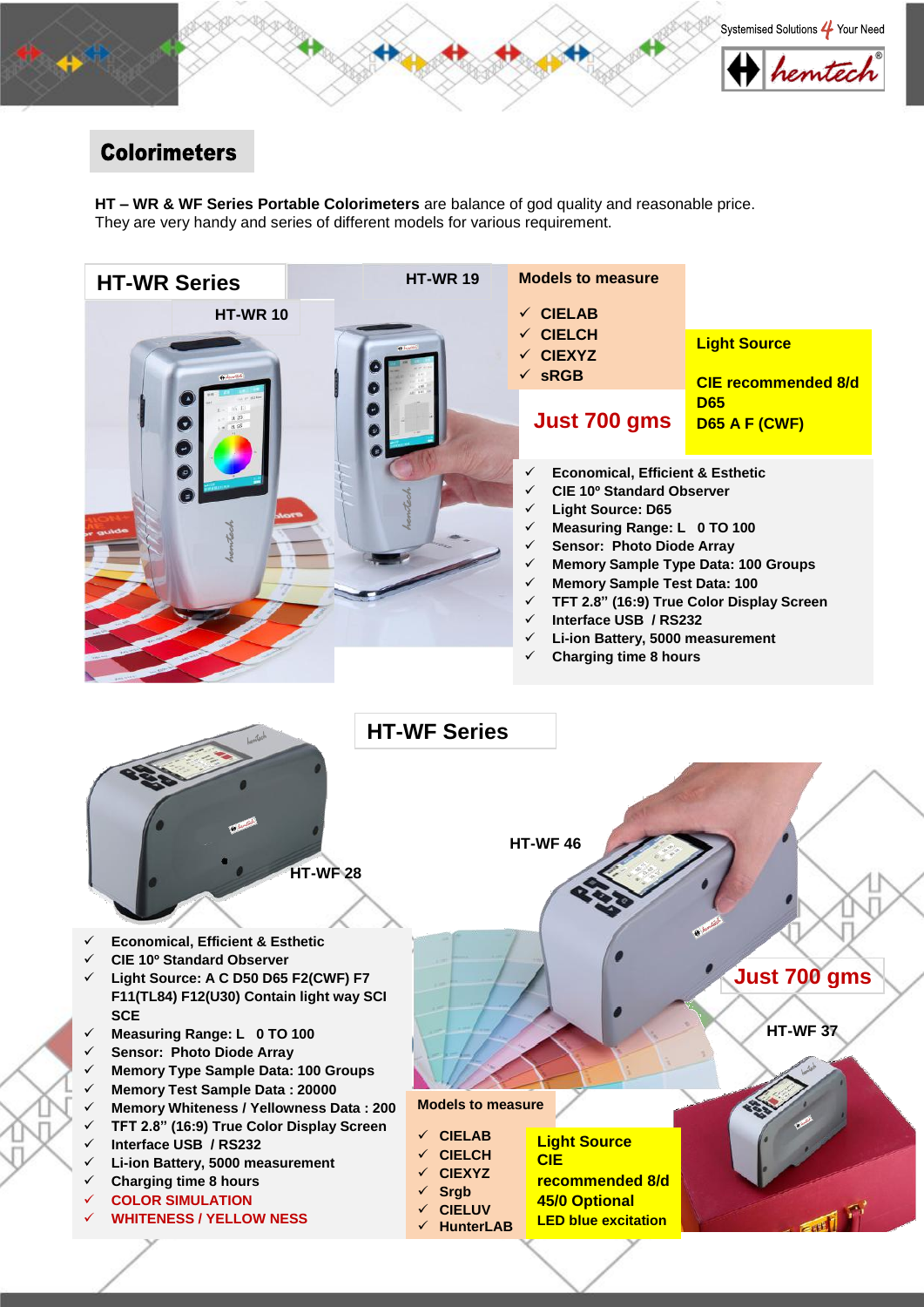Systemised Solutions 4 Your Need



## **Glossmeters**

### **HT– GM Series**

**Portable Glossmeters** are balance of god quality and reasonable price. Various models with single Angle and Tri Angle are available



## **Optical Density Meter**

**HT-SM10T** is Optical Density Meter suitable for measuring optical Density in transmission for the films. Being Digital, it offers easy and accurate measurement of Optical Density in transmission for Metalised Films.